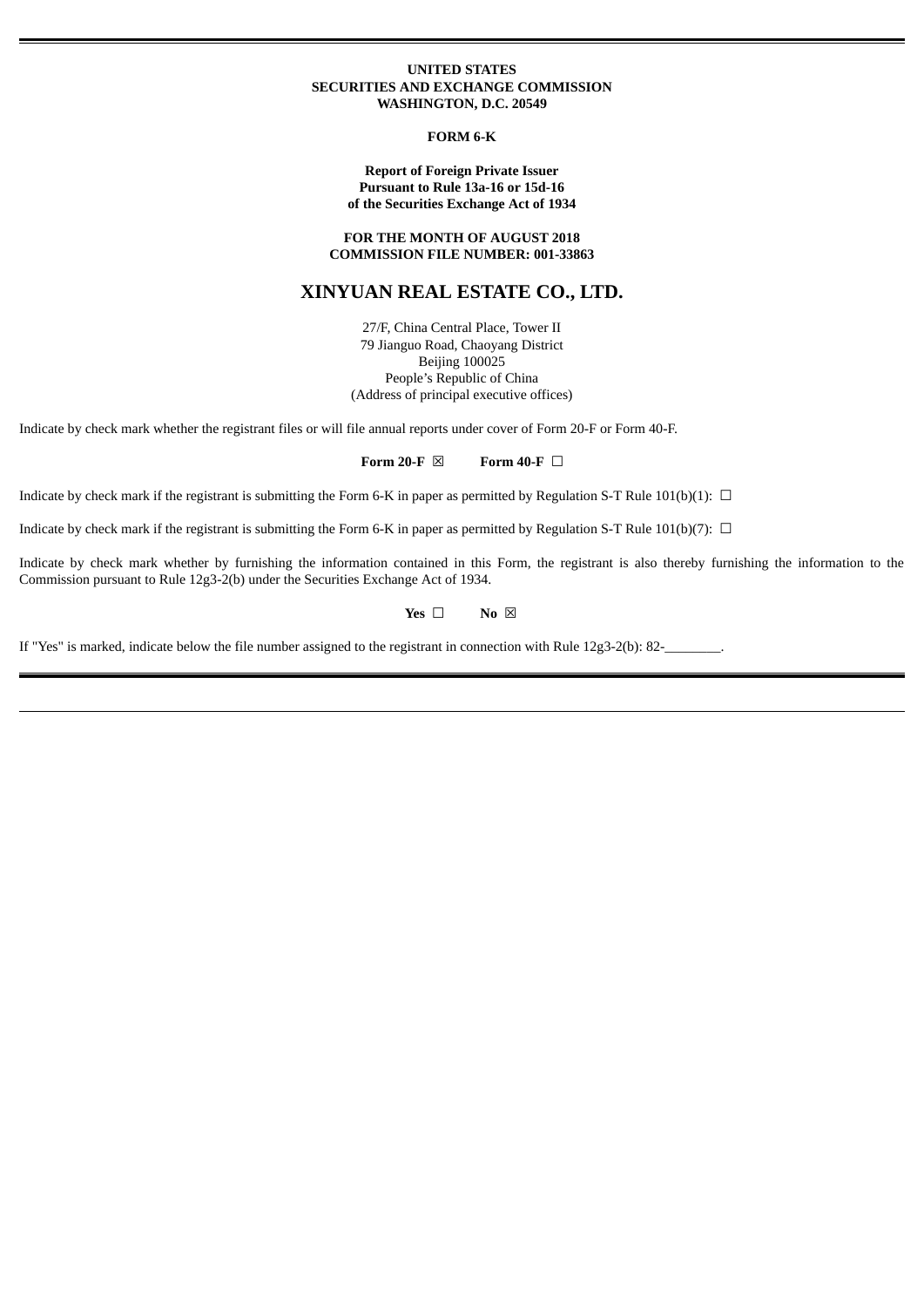# **TABLE OF CONTENTS**

**Page**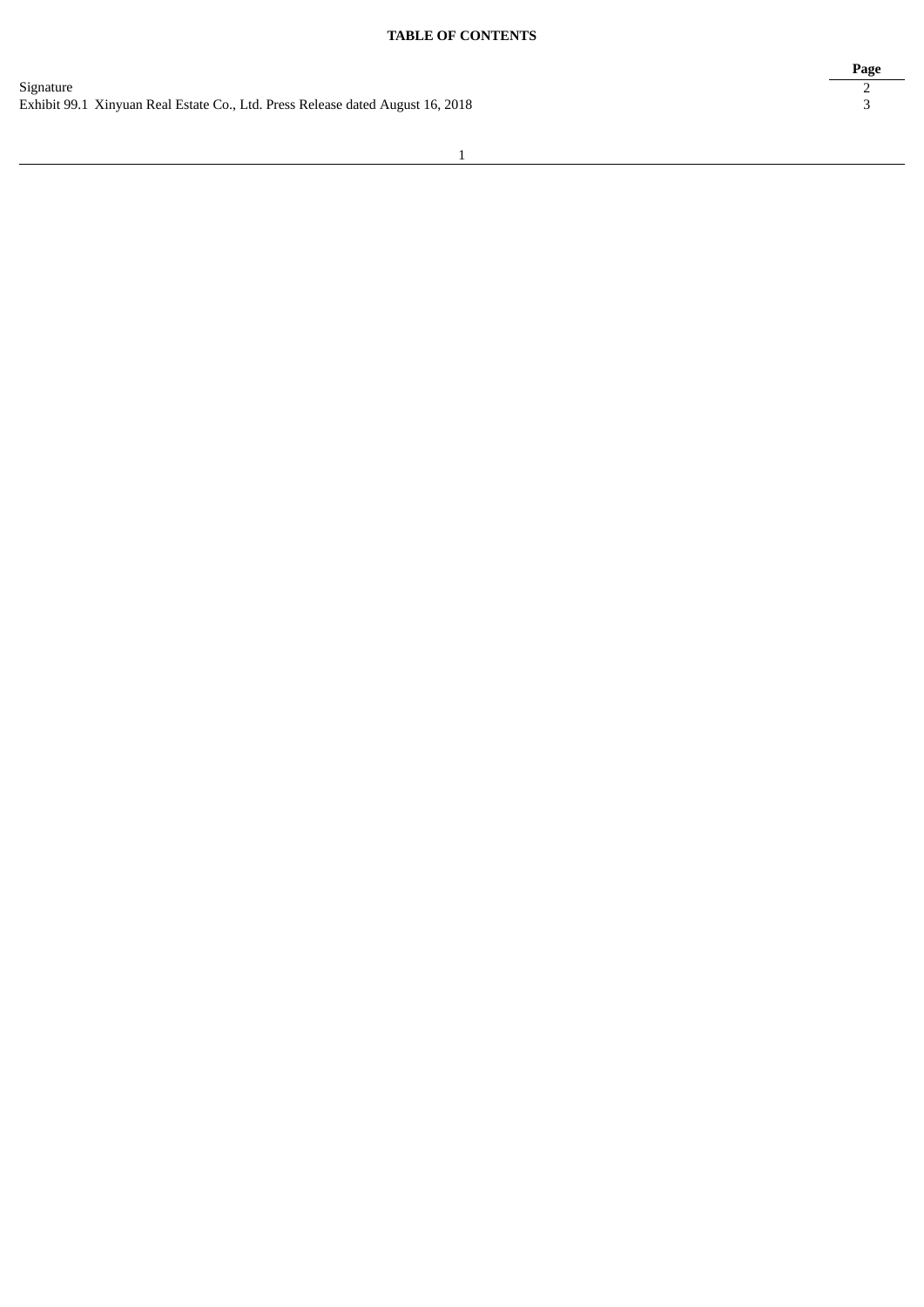### **SIGNATURE**

Pursuant to the requirements of the Securities Exchange Act of 1934, the registrant has duly caused this report to be signed on its behalf by the undersigned, thereunto duly authorized.

# XINYUAN REAL ESTATE CO., LTD.

| By: | /s/ Xuefeng Li |  |
|-----|----------------|--|
|     |                |  |

Name: Xuefeng Li Title: Interim CFO

Date: August 16, 2018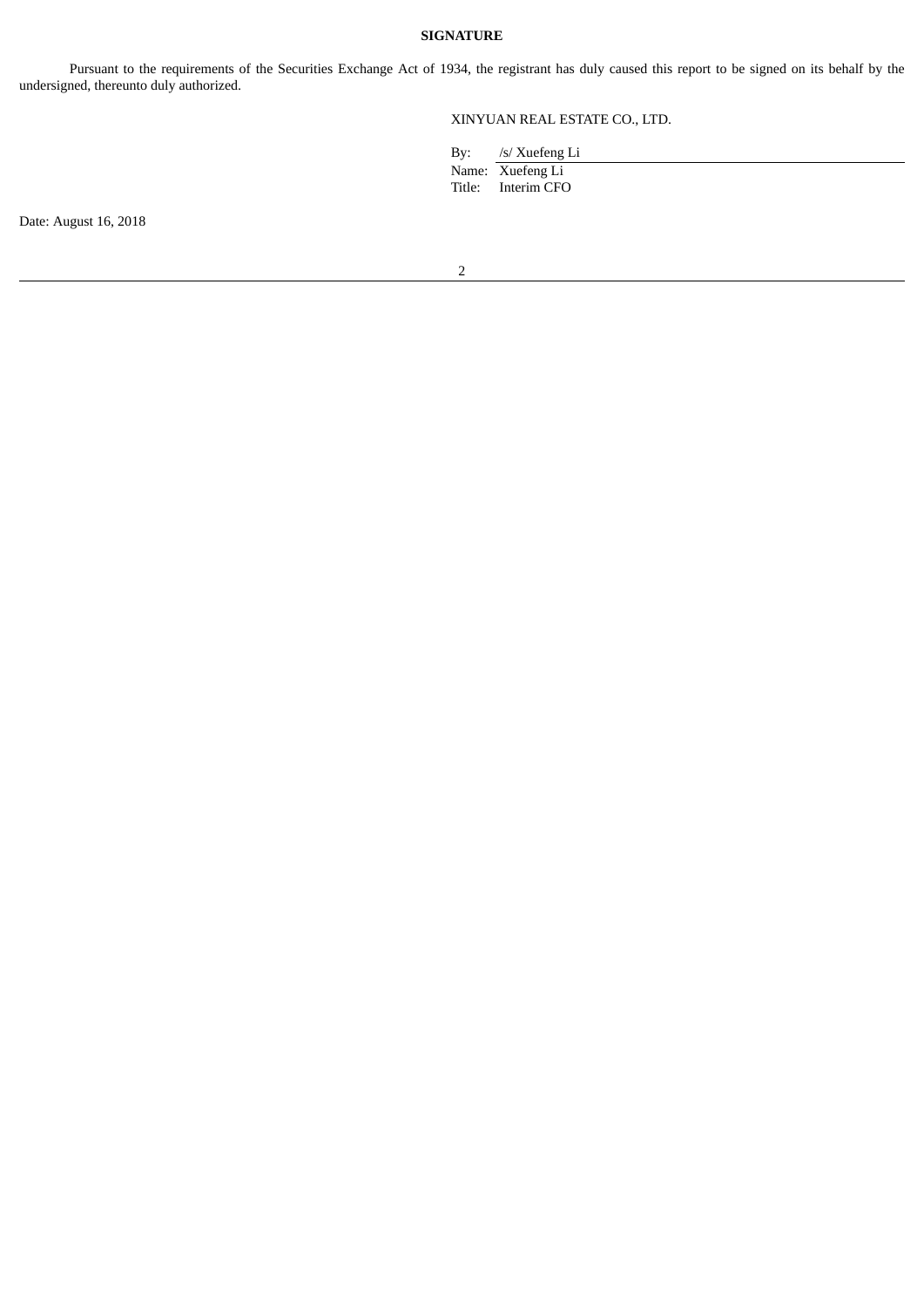## **Xinyuan Real Estate Announces Bond Repurchase**

**BEIJING, China, August 16, 2018** –Xinyuan Real Estate Co., Ltd. ("Xinyuan" or "the Company") (NYSE: XIN), an NYSE-listed real estate developer and property manager primarily in China and recently in other countries, today announced that it has planned to repurchase an aggregate principal amount of US\$50,000,000 of its outstanding senior notes.

This plan is consistent with Xinyuan's funding strategy and ongoing efforts to enhance the efficiency of its capital structure. In connection with Xinyuan's long-term deleveraging plan, the Company will repurchase notes in the following series: (i) 8.125% senior notes due 2019 issued on August 30, 2016; (ii) 7.75% senior notes due 2021 issued on February 28, 2017; (iii) 8.875% senior notes due 2020 issued on November 22, 2017 with additional offering on December 1, 2017; and (iv) 9.875% senior notes due 2020 issued on March 19, 2018. Notes will be selected for repurchase based on price, timing and other considerations the Company may determine from time to time.

Based on factors including but not limited to economic value, capital costs, debt portfolio, and overall market conditions, Xinyuan will continue to consider opportunities for additional bond repurchases.

There can be no assurance that the repurchases will be completed in full, if at all or the prices at which the securities of any series of Notes.

This announcement does not constitute an offer to sell or the solicitation of an offer to buy any securities in the United States or any other jurisdiction in which such offer, solicitation or sale would be unlawful prior to registration or qualification under the securities laws of any such jurisdiction.

#### **About Xinyuan Real Estate Co., Ltd.**

Xinyuan Real Estate Co., Ltd. ("Xinyuan") is an NYSE-listed real estate developer and property manager primarily in China and in other countries. In China, Xinyuan develops and manages large scale, high quality real estate projects in over ten tier one and tier two cities, including Beijing, Shanghai, Zhengzhou, Jinan, Xi'an, Suzhou, among others. Xinyuan was one of the first Chinese real estate developers to enter the U.S. market and over the past few years has been active in real estate development in New York City. Xinyuan aims to provide comfortable and convenient real estate related products and services to middleclass consumers. For more information, please visit http://www.xyre.com.

#### **Forward Looking Statements**

Certain statements in this press release constitute "forward-looking statements". These statements are made under the "safe harbor" provisions of the U.S. Private Securities Litigation Reform Act of 1995. These forward-looking statements includes statements about intended securities repurchases, among others, and can generally be identified by terminology such as "will", "expects", "anticipates", "future", "intends", "plans", "believes", "estimates" and similar statements. Statements that are not historical statements are forward-looking statements. Forward-looking statements involve inherent risks and uncertainties that could cause actual results to differ materially from those projected or anticipated, including, but not limited to, our ability to continue to implement our business model successfully; our ability to secure adequate financing for our project development; our ability to successfully sell or complete our property projects under construction and planning; our ability to enter successfully into new geographic markets and new business lines and expand our operations; the marketing and sales ability of our third-party sales agents; the performance of our third-party contractors; the impact of laws, regulations and policies relating to real estate developers and the real estate industry in the countries in which we operate; our ability to obtain permits and licenses to carry on our business in compliance with applicable laws and regulations; competition from other real estate developers; the growth of the real estate industry in the markets in which we operate; fluctuations in general economic and business conditions in the markets in which we operate; and other risks outlined in our public filings with the Securities and Exchange Commission, including our annual report on Form 20-F for the year ended December 31, 2017. Except as required by law, we undertake no obligation to update or review publicly any forward-looking statements, whether as a result of new information, future events or otherwise, after the date on which the statement is made.